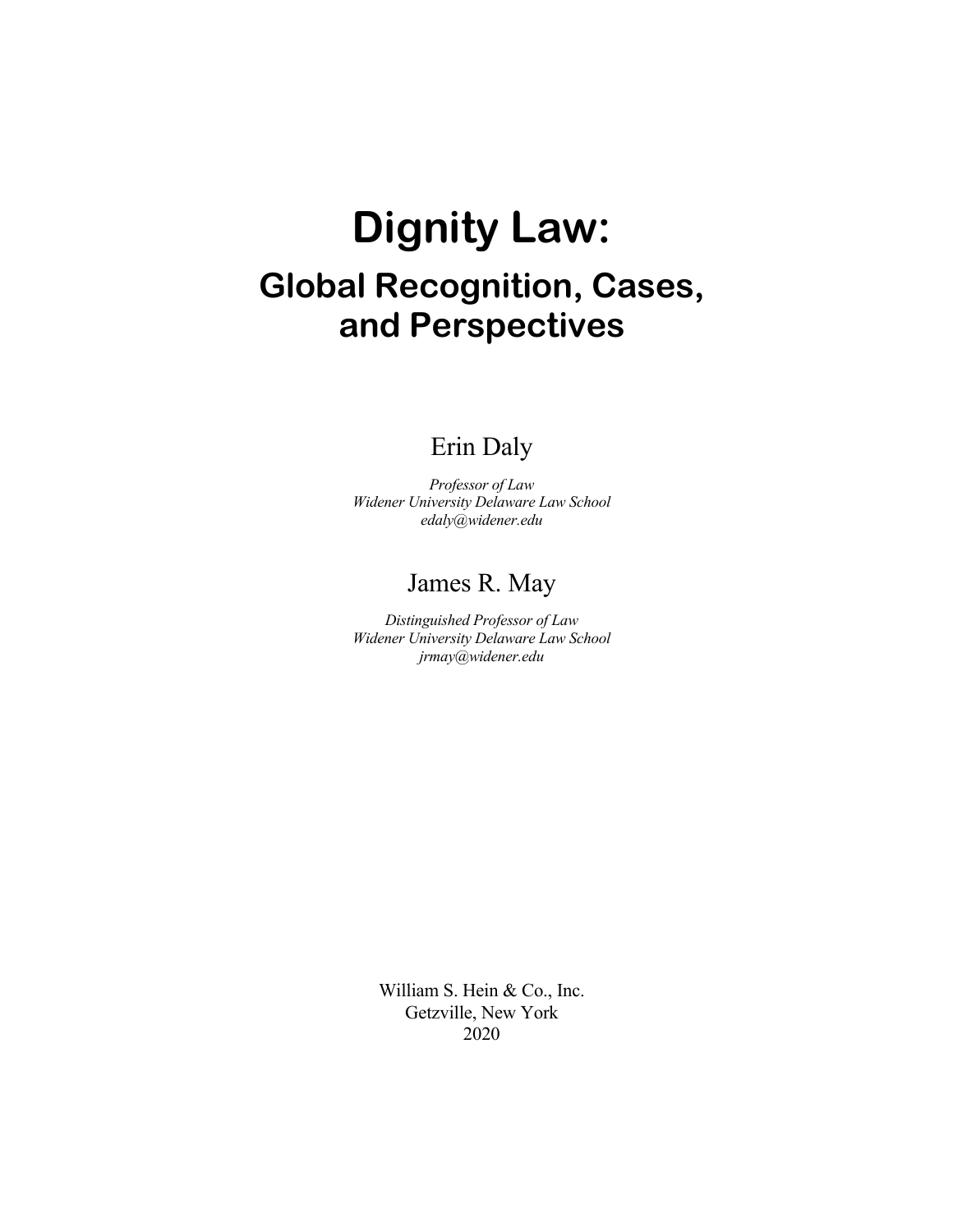*Publishers' Cataloging in Publication*

Names: Daly, Erin, author. | May, James R., author.

Title: Dignity law : global recognition, cases, and perspectives / Erin Daly, James R. May.

Description: Getzville, New York : William S. Hein & Co. Inc., 2020. | Includes index.

Identifiers: ISBN: 978-0-8377-4135-2 | LCCN: 2020944129

Subjects: LCSH: Respect for persons--Law and legislation. | Equality before the law. | Human rights. | Civil rights. | Social rights. | Liberty. | Political rights.

Classification: LCC: K3249 .D35 2020 | DDC: 342.08/5--dc23

Dedicated to those striving to make the promise of dignity a reality.  $-$  ED & JM

Cover photograph reproduced by permission of David Goldman Photography (www.davidgoldmanphoto.com).

### © 2020 William S. Hein & Co., Inc. All rights reserved.

Printed in the United States of America  $\circledcirc$ 

This volume is printed on acid-free paper by William S. Hein & Co., Inc.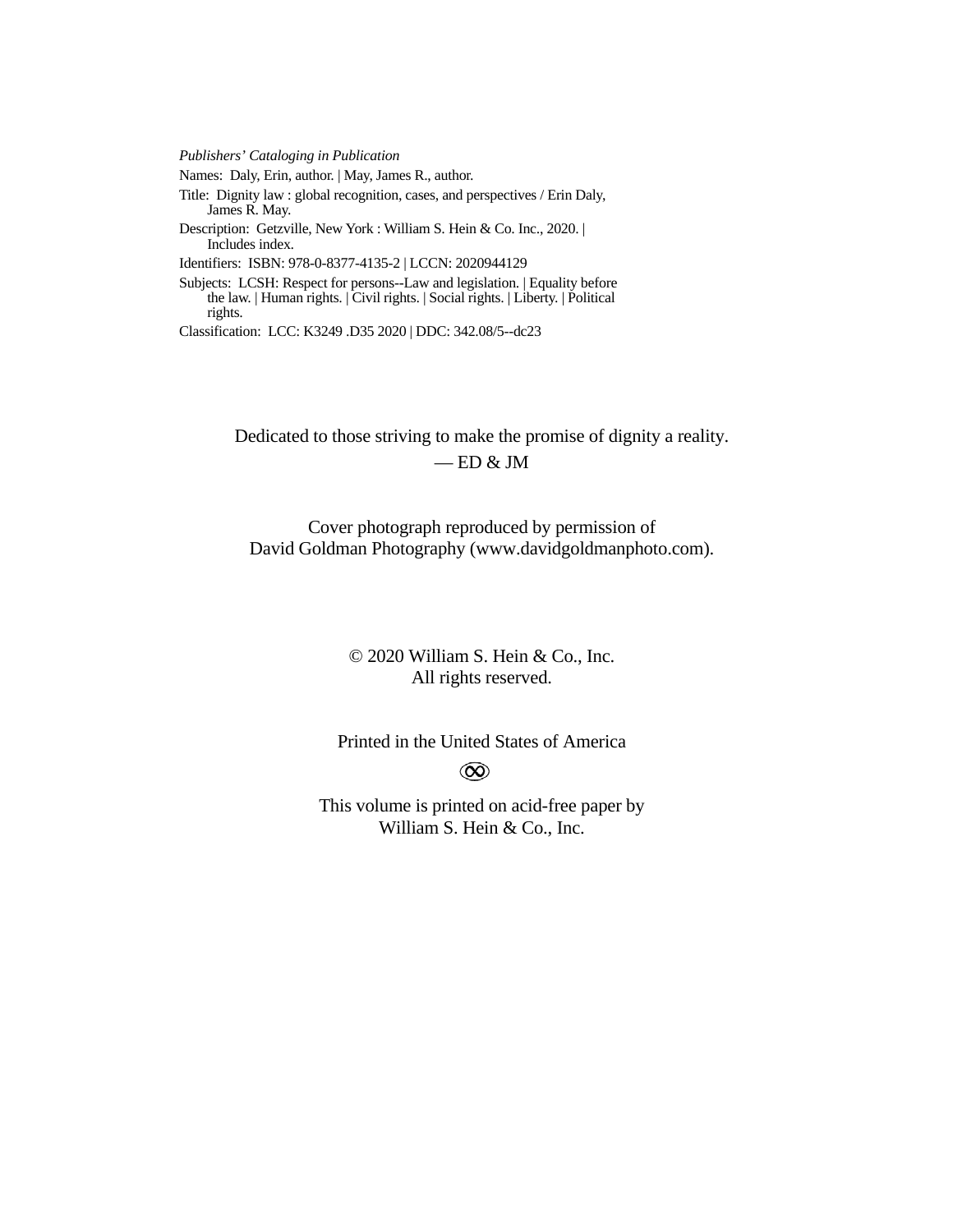### **SUMMARY OF CONTENTS**

#### **PREFACE**

#### **SELECTED CONSTITUTIONAL TEXTS**

#### **OVERVIEW: MAPPING DIGNITY LAW**

#### **UNIT ONE: INTRODUCTION TO DIGNITY LAW**

Chapter 1: Definitions of Dignity

Chapter 2: Dignity in History, Theory, Philosophy, and Religion

Chapter 3: Dignity in the Human Rights Era

#### **UNIT TWO: DIGNITY AND IDENTITY**

Chapter 4: The Worth of the Human Person Chapter 5: Identity and Personal Freedoms Chapter 6: Agency over One's Life Chapter 7: Gender and Sexual Identity Chapter 8: Dignity and Equality

#### **UNIT THREE: LIVING WITH DIGNITY**

Chapter 9: Introduction to Social, Economic, and Cultural Rights Chapter 10: *La Vida Digna/*Living with Dignity

#### **UNIT FOUR: DIGNITY AND VULNERABILITY**

Chapter 11: Protection against Humiliation Chapter 12: In the Criminal Justice System

#### **UNIT FIVE: PARTICIPATORY DIGNITY**

Chapter 13: The Dignity-Based Right to Participate in Political Activity Chapter 14: Incidents of Citizenship Beyond Electoral Politics

### **CONCLUSION**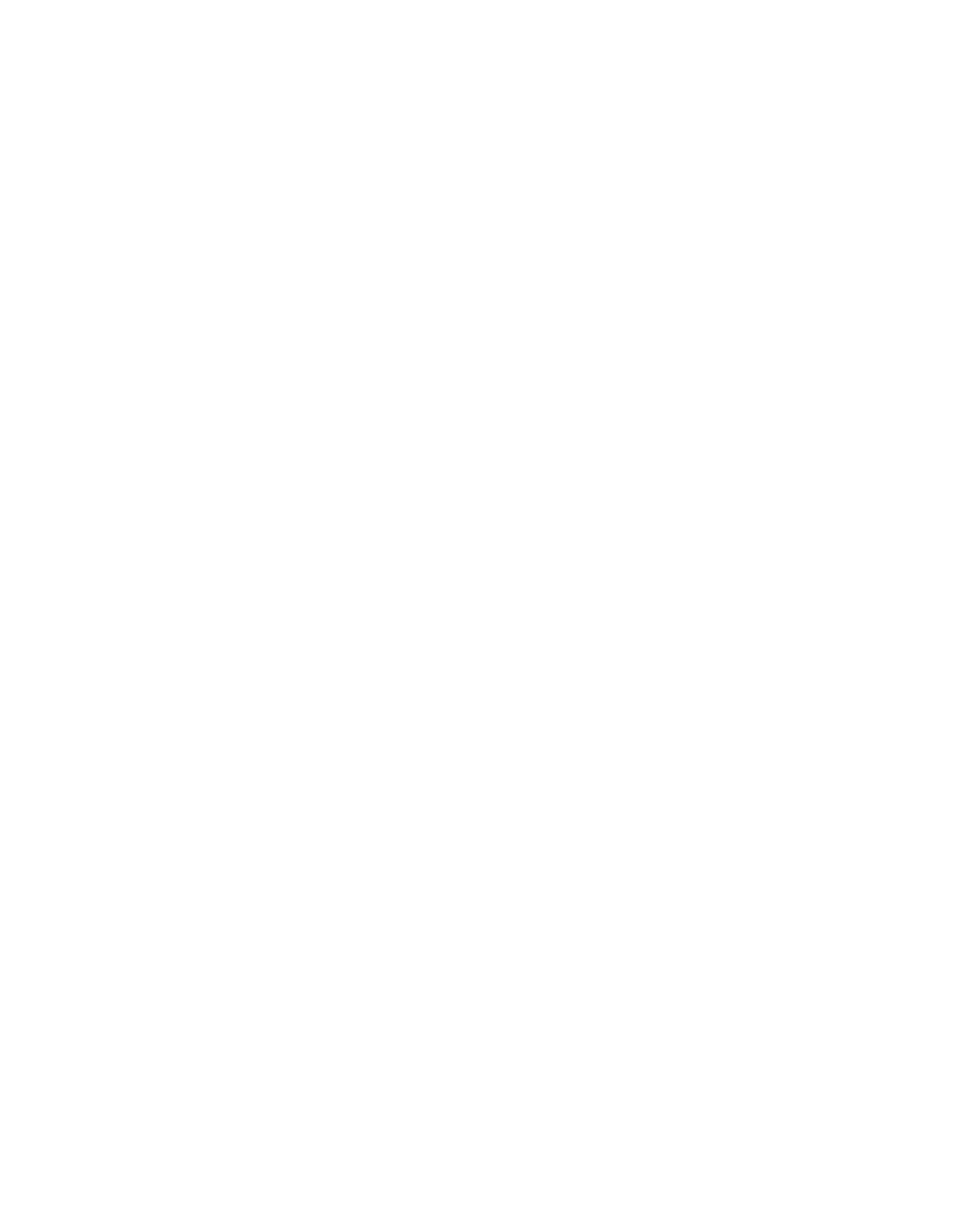## **TABLE OF CONTENTS**

| Adapted from James R. May & Erin Daly, Advanced Introduction to Human         |  |
|-------------------------------------------------------------------------------|--|
|                                                                               |  |
|                                                                               |  |
|                                                                               |  |
| Chapter 2: Dignity in History, Theory, Philosophy, and Religion 11            |  |
|                                                                               |  |
|                                                                               |  |
|                                                                               |  |
| Jimmy Chia-Shin Hsu, Introduction, in Human Dignity in Asia: Dialogue Between |  |
|                                                                               |  |
| James R. May & Erin Daly, Advanced Introduction to Human Dignity and Law 17   |  |
|                                                                               |  |
|                                                                               |  |
|                                                                               |  |
|                                                                               |  |
|                                                                               |  |
|                                                                               |  |
|                                                                               |  |
|                                                                               |  |
|                                                                               |  |
|                                                                               |  |
|                                                                               |  |
|                                                                               |  |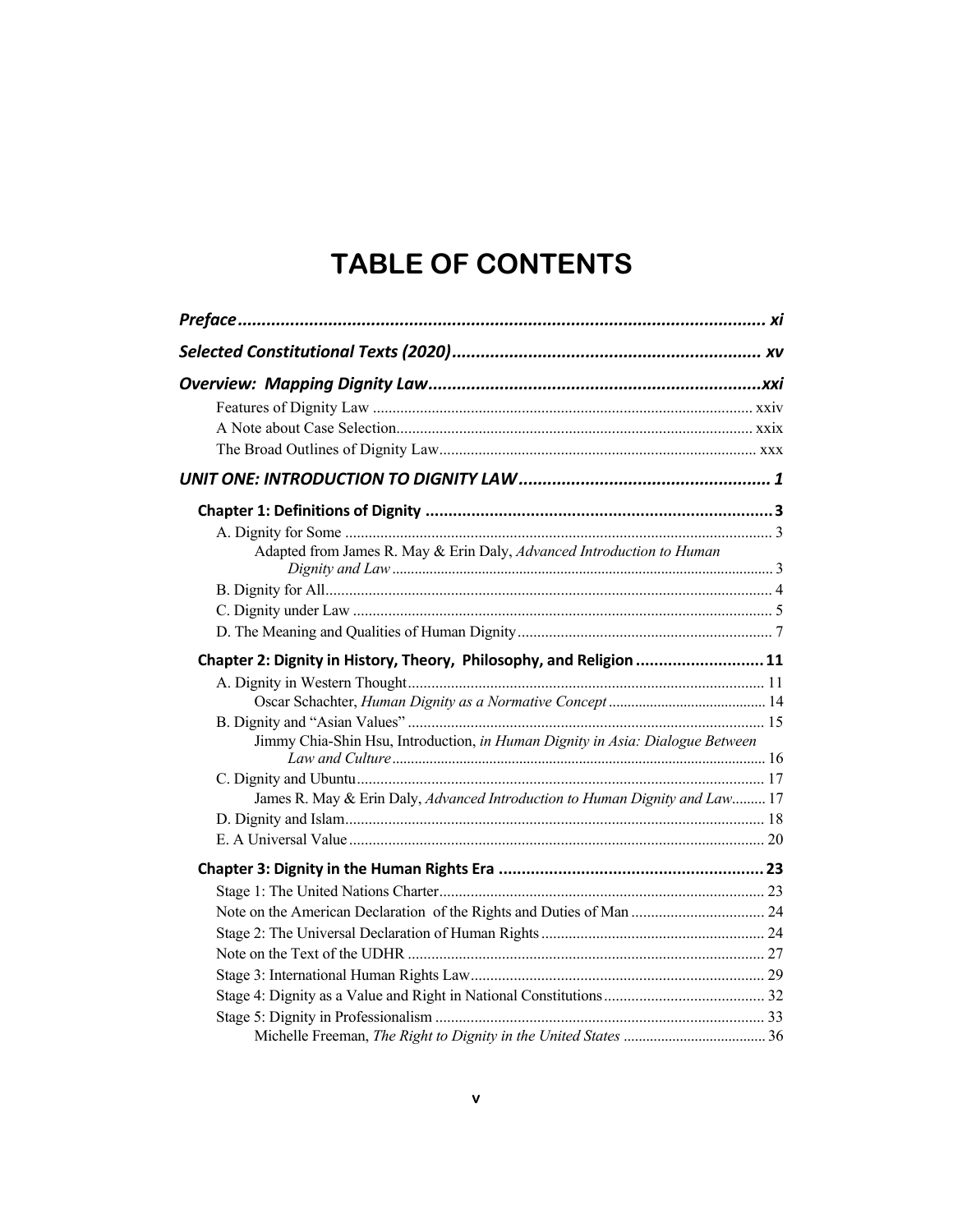| Michael Sachs & Ariel L. Bendor, Human Dignity as a Constitutional Concept     |  |
|--------------------------------------------------------------------------------|--|
|                                                                                |  |
|                                                                                |  |
|                                                                                |  |
| Adapted from Erin Daly, Dignity Rights: Courts, Constitutions, and the Worth   |  |
|                                                                                |  |
|                                                                                |  |
|                                                                                |  |
|                                                                                |  |
|                                                                                |  |
|                                                                                |  |
|                                                                                |  |
|                                                                                |  |
|                                                                                |  |
|                                                                                |  |
|                                                                                |  |
| Benedita Mac Crorie, The Definition of Human Dignity in Plural Societies  89   |  |
| Note on Consenting to Indignities: Does Dignity Limit Consent or Does Consent  |  |
|                                                                                |  |
| Bangladesh Society for the Enforcement of Human Rights v. Government of        |  |
|                                                                                |  |
|                                                                                |  |
|                                                                                |  |
|                                                                                |  |
|                                                                                |  |
| 1 BvR 966/09, 1 BvR 1140/09 (Covert Surveillance Case) (Germany 2016) 125      |  |
|                                                                                |  |
| Kenneth S. Abraham & G. Edward White, The Puzzle of the Dignitary Torts  127   |  |
|                                                                                |  |
|                                                                                |  |
|                                                                                |  |
|                                                                                |  |
| Decision of February 21, 2017 regarding abortion (Croatia 2017) 134            |  |
|                                                                                |  |
|                                                                                |  |
| Adalah Legal Centre for Arab Minority Rights in Israel v. Minister of Interior |  |
|                                                                                |  |
|                                                                                |  |
|                                                                                |  |
|                                                                                |  |
|                                                                                |  |
|                                                                                |  |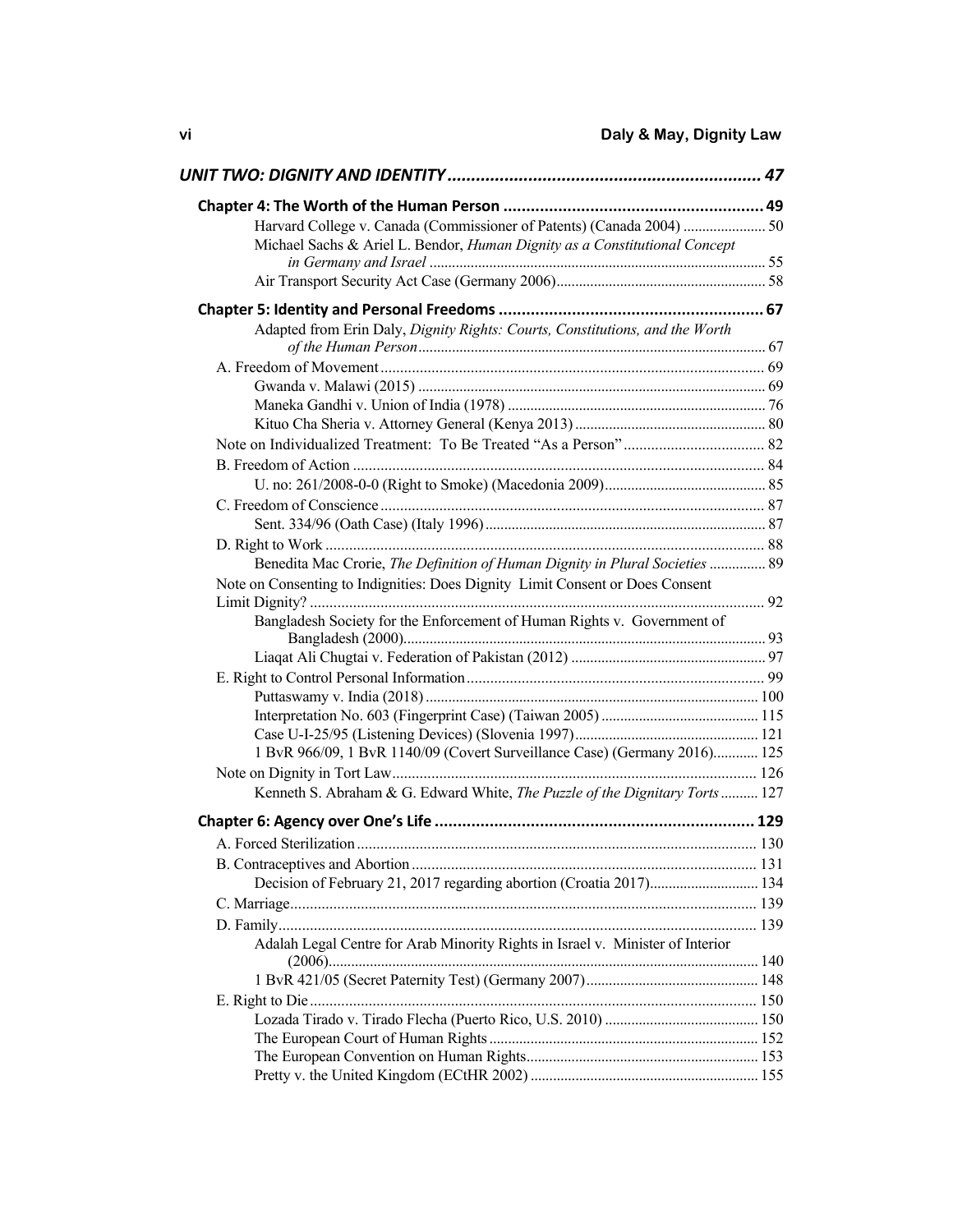#### **Table of Contents vii**

| Acción de Inconstitucionalidad 2/2010 (Same-sex Marriage and Adoption         |  |
|-------------------------------------------------------------------------------|--|
|                                                                               |  |
|                                                                               |  |
|                                                                               |  |
|                                                                               |  |
|                                                                               |  |
|                                                                               |  |
|                                                                               |  |
| Katiba Institute v. Independent Electoral & Boundaries Commission             |  |
|                                                                               |  |
|                                                                               |  |
|                                                                               |  |
|                                                                               |  |
| Hafiz Junaid Mahmood v. Government of Punjab (Pakistan 2016)  218             |  |
| Barrister Asfandyar Khan v. Government of Punjab (Pakistan 2018) 223          |  |
| Center for Health, Human Rights and Development v. Attorney General           |  |
|                                                                               |  |
| Chapter 9: Introduction to Social, Economic, and Cultural Rights  233         |  |
|                                                                               |  |
| Progressive Realization, UN Office of the High Commission on Human Rights 238 |  |
|                                                                               |  |
|                                                                               |  |
| Francis Coralie Mullin v. Administrator, Union Territory of India (1981) 241  |  |
|                                                                               |  |
|                                                                               |  |
| Satrose Ayuma & 11 Others v. Registered Trustees of the Kenya Railways        |  |
|                                                                               |  |
| Soobramoney v. Minister of Health (Kwazulu-Natal) (South Africa 1997)  252    |  |
|                                                                               |  |
|                                                                               |  |
|                                                                               |  |
|                                                                               |  |
|                                                                               |  |
|                                                                               |  |
|                                                                               |  |
|                                                                               |  |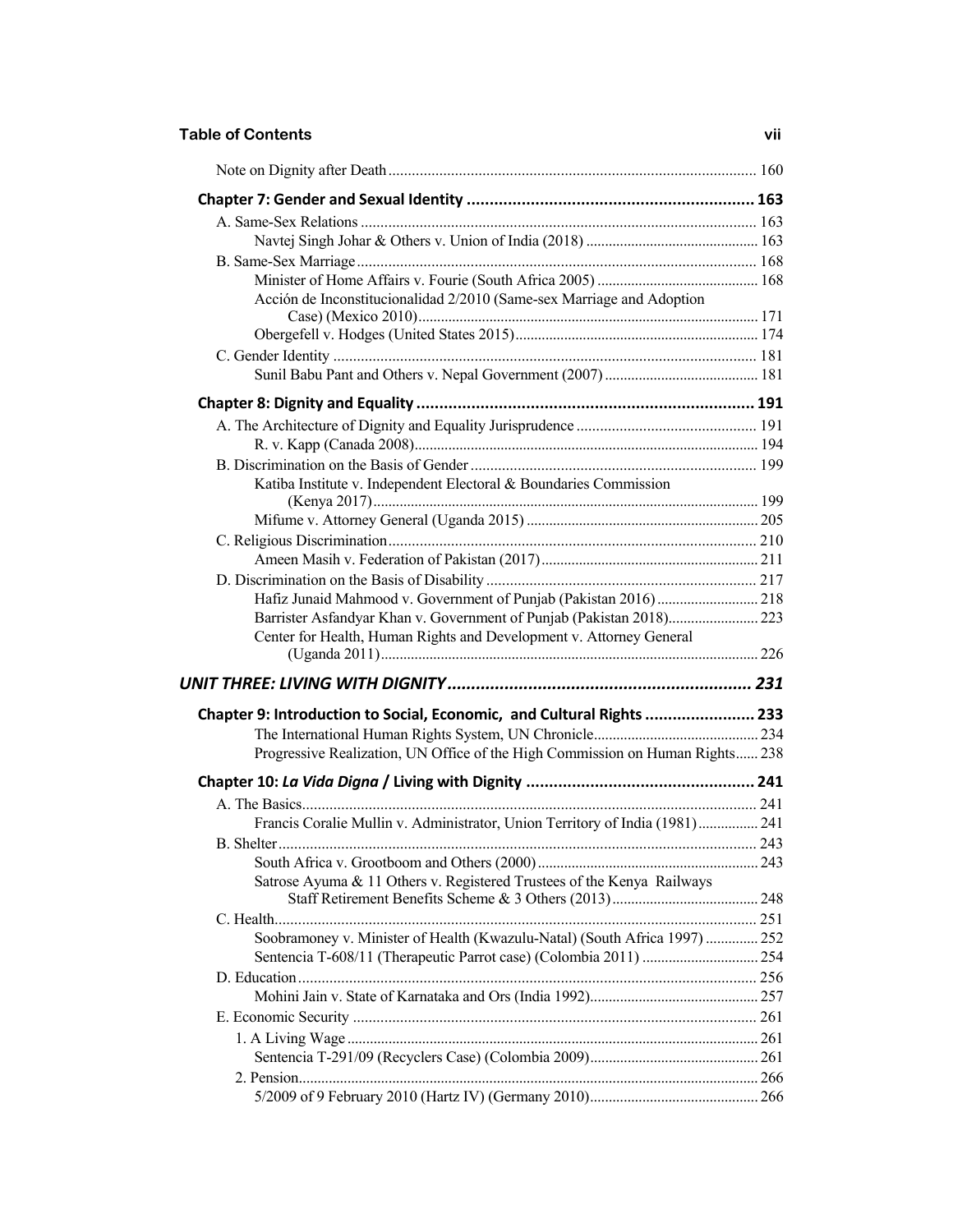| Gbemre v. Shell Petroleum Dev. Co. Nigeria Ltd. and Others (2005) 282          |     |
|--------------------------------------------------------------------------------|-----|
|                                                                                |     |
| Pro Public v. Godavari Marble Industries Pvt. Ltd. and Others (Nepal 2015) 292 |     |
|                                                                                |     |
| Erin Daly & James R. May, Exploring Environmental Justice Through the          |     |
|                                                                                |     |
|                                                                                |     |
|                                                                                |     |
| Center for Social Justice Studies et al. v. Presidency of the Republic et al., |     |
|                                                                                |     |
|                                                                                |     |
|                                                                                |     |
|                                                                                |     |
|                                                                                |     |
|                                                                                |     |
|                                                                                |     |
|                                                                                |     |
|                                                                                |     |
| Villagran-Morales et al. v. Guatemala (Case of the "Street Children")          |     |
|                                                                                |     |
|                                                                                |     |
|                                                                                |     |
|                                                                                |     |
|                                                                                |     |
|                                                                                |     |
|                                                                                |     |
|                                                                                |     |
|                                                                                |     |
| Sayedee v. Government of Bangladesh (International Crimes Tribunal) (2014) 354 |     |
| Sudan Human Rights Organisation, Centre on Housing Rights and Evictions v.     |     |
|                                                                                |     |
|                                                                                |     |
|                                                                                |     |
|                                                                                |     |
|                                                                                |     |
|                                                                                |     |
| Florence Amunga Omukanda & Another v. Attorney General (Kenya 2016) 380        |     |
|                                                                                |     |
|                                                                                |     |
|                                                                                |     |
| Francis Coralie Mullin v. Administrator, Union Territory of India (1981) 386   |     |
|                                                                                |     |
| Masangano v. Minister of Home Affairs and Internal Security & Commissioner     | 390 |
|                                                                                |     |